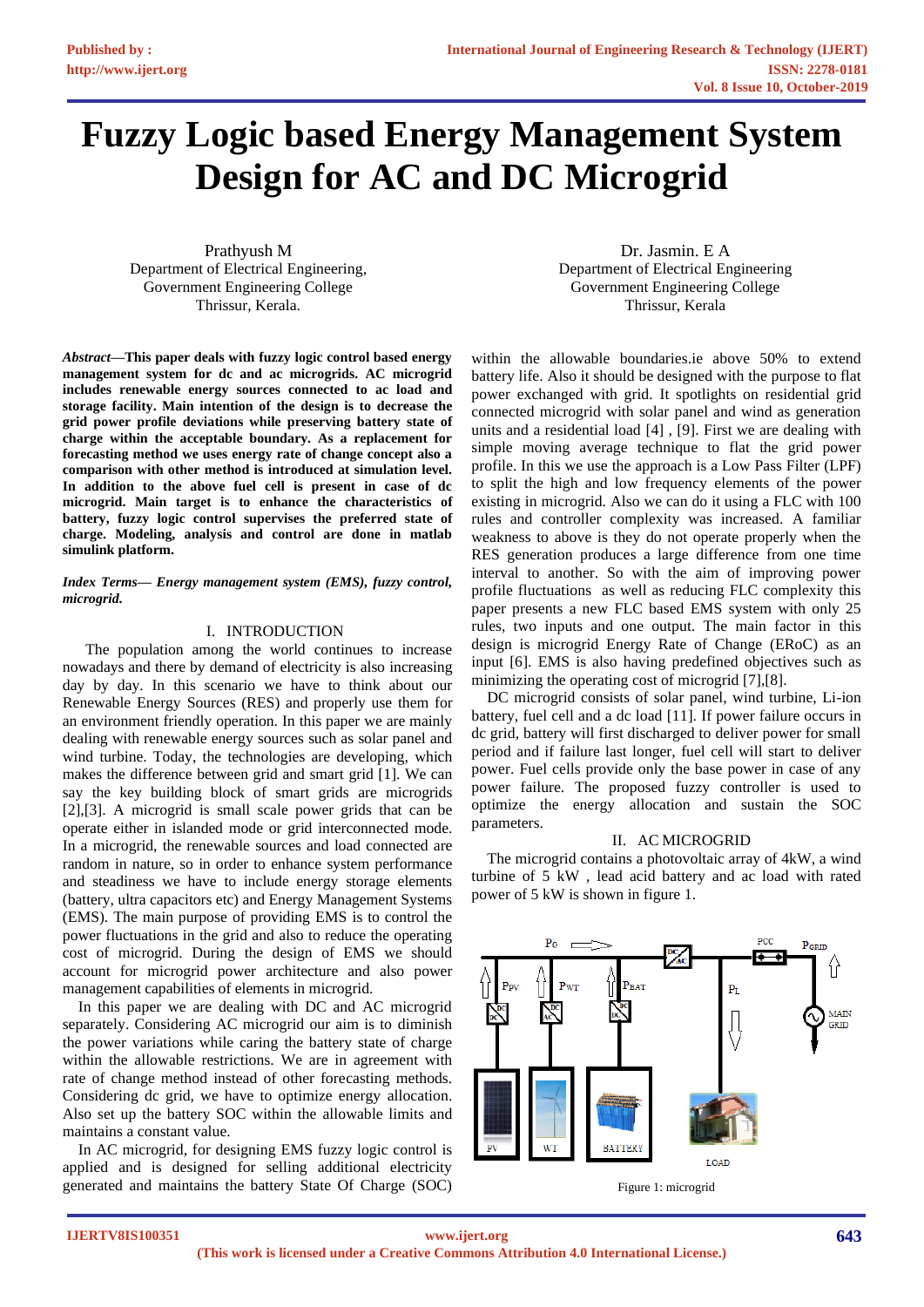Referring to figure1, the power fluxes are considered positive as per the direction flows. The net power PLG and the grid power PGRID are:

$$
P_{LG} = P_L - P_G \tag{1}
$$

$$
P_G = P_{PV} + P_{WT} \tag{2}
$$

$$
P_{\text{GRID}} = P_{\text{LG}} - P_{\text{BAT}} \tag{3}
$$

Where,  $P_G$  is renewable power generation,  $P_{PV}$  is photovoltaic power,  $P_{WT}$  is wind power,  $P_L$  is load power,  $P_{BAT}$  is the battery power and D is Depth of discharge.

 $SOC<sub>MIN</sub> \leq SOC$  (k)  $\leq SOC<sub>MAX</sub>$  (4)

Where

 $SOC<sub>MIN</sub> = (1-D) SOC<sub>MAX</sub>$  (5)

We know battery power will directly depend on battery SOC and which should be kept between SOC minimum SOC<sub>MIN</sub> and SOC maximum  $SOC<sub>MAX</sub>$  limits. In this we considers a maximum of Depth Of Discharge (DOD) of 60%, because the life time of battery drastically reduced when operates at high DOD levels [12].

 EMS should disconnect the power delivered / absorbed by the battery in order to avoid discharging/ overcharging the battery out of safe limits. Battery energy estimator is used to estimate the current battery SOC is shown in figure 2. . It can be written as:

$$
SOC(k) = SOC(k-1) - \Delta SOC(k)
$$
 (6)



Figure 2: Battery energy estimator block diagram

 $\Delta$ SOC(k) can be expressd as

$$
\Delta SOC(k) = \int f(\eta) P_{\text{BAT}}(t) dt
$$
 (7)

$$
\Delta E(t) = \int_{t}^{t+\Delta t} P(t) dt
$$
 (8)

 $\Delta$ SOC(k) symbolizes the battery energy deviation during the sampling period  $T_s$  and it can be determined using general definition of energy  $\Delta E$  of a power variable P<sub>i</sub> during a period  $\Delta T$ . Where  $f(\eta)$  is the battery efficiency. For charging and discharging process we have to consider different efficiencies.ie,

$$
f(\eta) = 1/\eta \text{ for all } P_{\text{BAT}} > 0
$$
  

$$
\eta \text{ for all } P_{\text{BAT}} < 0
$$
 (9)

In this case under study we have to assume that the modules are extracting the maximum renewable power and ac load power utilization is not controllable. The key intention of EMS design is to control the power inverter rectifier in order to smooth the power profile while keeping the SOC within the secure limits. In order to numerically evaluate the degree of

grid power profile smoothness achieved by an EMS design, we have to consider grid power profile quality criteria and for better EMS performance the criteria values should be lower.

A. Positive and Negative Grid power peaks The positive grid power peak  $P_{G,MAX}$  is defined as the maximum value of power delivered by the grid and negative

peak PG,MIN is maximum value of power fed into the grid.

#### III. SIMPLE MOVING AVERAGE TECHNIQUE

 Simple Moving Average (SMA) technique is a previous EMS strategy, which is used to flat the grid power characteristics. In this strategy we use an average filter to separate the low and high frequency elements of the microgrid net power. Thus, the low frequency element is swapped with the grid (injected to grid if  $P_{\text{GRID}} < 0$ , or delivered by the grid if  $P_{GRID} > 0$ ) whereas the high frequency component is replaced with battery (if  $P_{BAT} > 0$ , delivered by the battery and if  $P_{BAT} < 0$  injected into the battery)

$$
P_{AVG} (k) = \frac{1}{M} \sum_{n=k-M}^{k-1} P_{LG} (n)
$$
 (10)

$$
P_{BAT}(k) = P_{LG}(k) - P_{AVG}(k)
$$
 (11)

$$
P_{GRID} (k) = P_{AVG} (k)
$$
 (12)

Where  $P_{AVG}$  is the low frequency element of  $P_{LG}$  and M is number of samples. The block diagram of SMA technique is shown in figure 3.



Figure 3: Block diagram of SMA technique

In SMA technology LPF is used to attain the low frequency components of PLG and a SOC estimator as shown in figure 3. Figure 4 shows the simulation results of grid power profile of SMA strategy.



Figure 4: simulation result for SMA strategy

It can be concluded from the figure that the grid power profile has large oscillations as long as this strategy leads the battery to extend secure limits during several time intervals.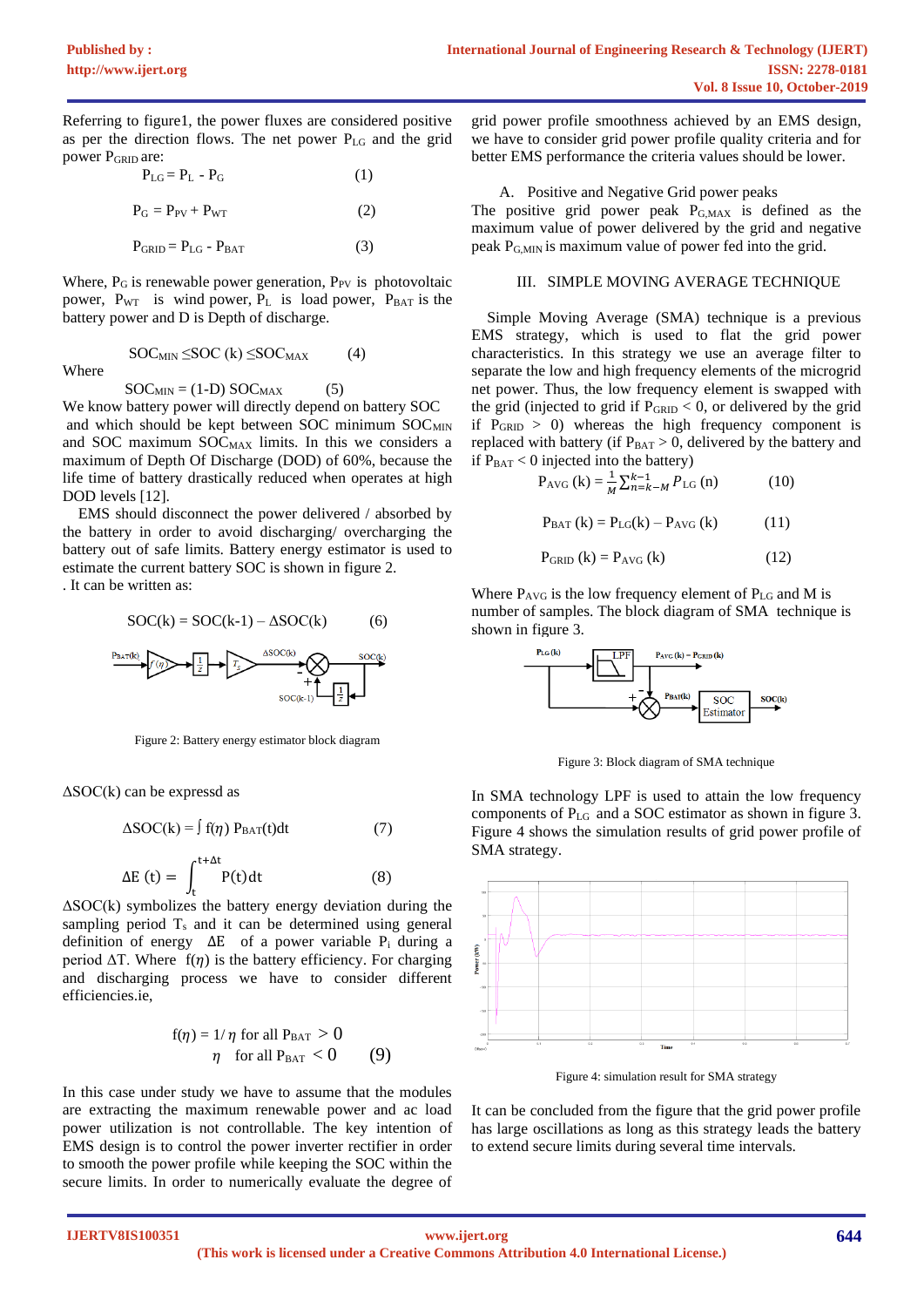## IV. FUZZY EMS DESIGN BASED ON MG ENERGY RATE OF CHANGE (EROC)

 Main target of enhanced FLC based energy management system design is to reduce the power peaks and grid power profile variations while keeping the battery SOC within a certain boundary as well as to reduce the FLC difficulty. In this method, SOC of battery SOC(n), as an input to make sure that its value at any time in order to fit the constraints forced by the maximum DOD of battery and conserve its life. Also,  $P'_{GRID}$ (n) is an another input to FLC , gives the details of the magnitude of the microgrid energy change of two successive samples. In this manner, a negative slope corresponds to a microgrid renewable power generation increase or load utilization reduces. On the other hand, a positive slope means reduction of renewable power generation or raise load consumption in the microgrid.

 EMS design suggests that grid power as the sum of average value of the microgrid net power  $P_{\text{GRID}}$  (n) and an additional component  $P_{FLC}$  (n).



Figure 5: fuzzy EMS design based on microgrid EROC block diagram

P'GRID (n) can be understood as the local prediction of battery SOC future behavior if grid power is not changed. So from the information of SOC (n) and  $P'_{GRID}$  (n) the FLC tries to modify P<sub>FLC</sub> (n) to decrease, increase or maintain the power delivered / absorbed by the mains to satisfy the SOC within acceptable limits and load power demand. The block diagram is shown in figure 5.  $P_{LG}(n)$  is passes through a LPF, split the low frequency elements we get P<sub>GRID</sub> (n) . A digital filter inhibits the high frequency gain and noise associated with the derivative term[4]. Block diagram also comprises of SOC estimator shown in figure 2.

Regarding fuzzy control design which assumes mamdani based inference and defuzzyfication with two input and one output. In this five triangular membership functions are used for each input variable. The subsets are noted as NB, NS, ZE, PB, PS. Where N represents negative, P for positive, B for Big, S for Small, ZE for Zero. Similarly for the output  $P_{FLC}$  (n), nine triangular membership functions are used. The MFs are associated with nine fuzzy subsets noted as NB, NM, NS, NSS, ZE, PSS, PS, PM and PB. Labels P,N,B,S and ZE are same as previously defined. M represents medium, SS represents smallest FLC optimized rule base is given in table 1.

| Table 1 : FLC control rules |           |                |            |            |            |            |  |  |  |
|-----------------------------|-----------|----------------|------------|------------|------------|------------|--|--|--|
|                             |           | $P'_{GRID}(n)$ |            |            |            |            |  |  |  |
| $P_{FLC}$                   |           | NB             | <b>NS</b>  | ZΕ         | PS         | PB         |  |  |  |
| SOC(n)                      | NB        | ZE             | <b>PSS</b> | PS         | PM         | PB         |  |  |  |
|                             | <b>NS</b> | <b>NSS</b>     | ZE         | <b>PSS</b> | <b>PSS</b> | PM         |  |  |  |
|                             | ZE        | <b>NS</b>      | <b>NSS</b> | ZE         | <b>PSS</b> | PS         |  |  |  |
|                             | PS        | <b>NSS</b>     | <b>NS</b>  | <b>NSS</b> | ZE         | <b>PSS</b> |  |  |  |
|                             | PВ        | NB             | <b>NM</b>  | <b>NS</b>  | <b>NSS</b> | ZE         |  |  |  |

If there is a big energy rate of change ( $P'_{GRID}$  (n) is PB) and amount energy stored in the battery is low ( SOC(n) is NB) then it requires increasing the power injection from the mains to recharge the battery, ie to increase the  $P_{FLC}$ . This leads to control rule

If  $P'_{GRID}$  is PB and SOC is NB then  $P_{FLC}$  is PB

On the contrary, if the battery is near to full charge state, then the grid power should be reduced or cancelled. This leads to If  $P'$ <sub>GRID</sub> is PB and SOC is PB then  $P_{FLC}$  is ZE

Extending this reasoning to other cases leads to the definition of rule base shown in table1.



Figure 6: Grid power profile variation

figure6 shows the simulation result of grid power profile variation using microgrid energy rate of change concept. From this figure we can clear that the power variation is reduced compared Simple moving average technique. Also grid power profile quality criteria such as P<sub>G, MAX</sub> and P<sub>G,MIN</sub> are also reduced by using this technique.

# V. DC MICROGRID

 In the previous sections we discussed with AC microgrid, now we are dealing with DC. For the resourceful use of renewable energy sources, load should be directly supplied by dc electricity. Figure7 shows the dc distribution system with grid connected.



Figure 7: configuration of dc microgrid

DC microgrid in this system composed of 1.5 kW wind turbine model, 4kW solar panel, a Li-ion battery, fuel cell and 6.5 kW load. Fuel cells provide only the base power in case of any power failure. Maximum power point tracker is coupled to PV panel and wind turbine to collect maximum power, which is fed in to dc grid. DC load is directly connected to grid. If the generated power fails to supply, battery will first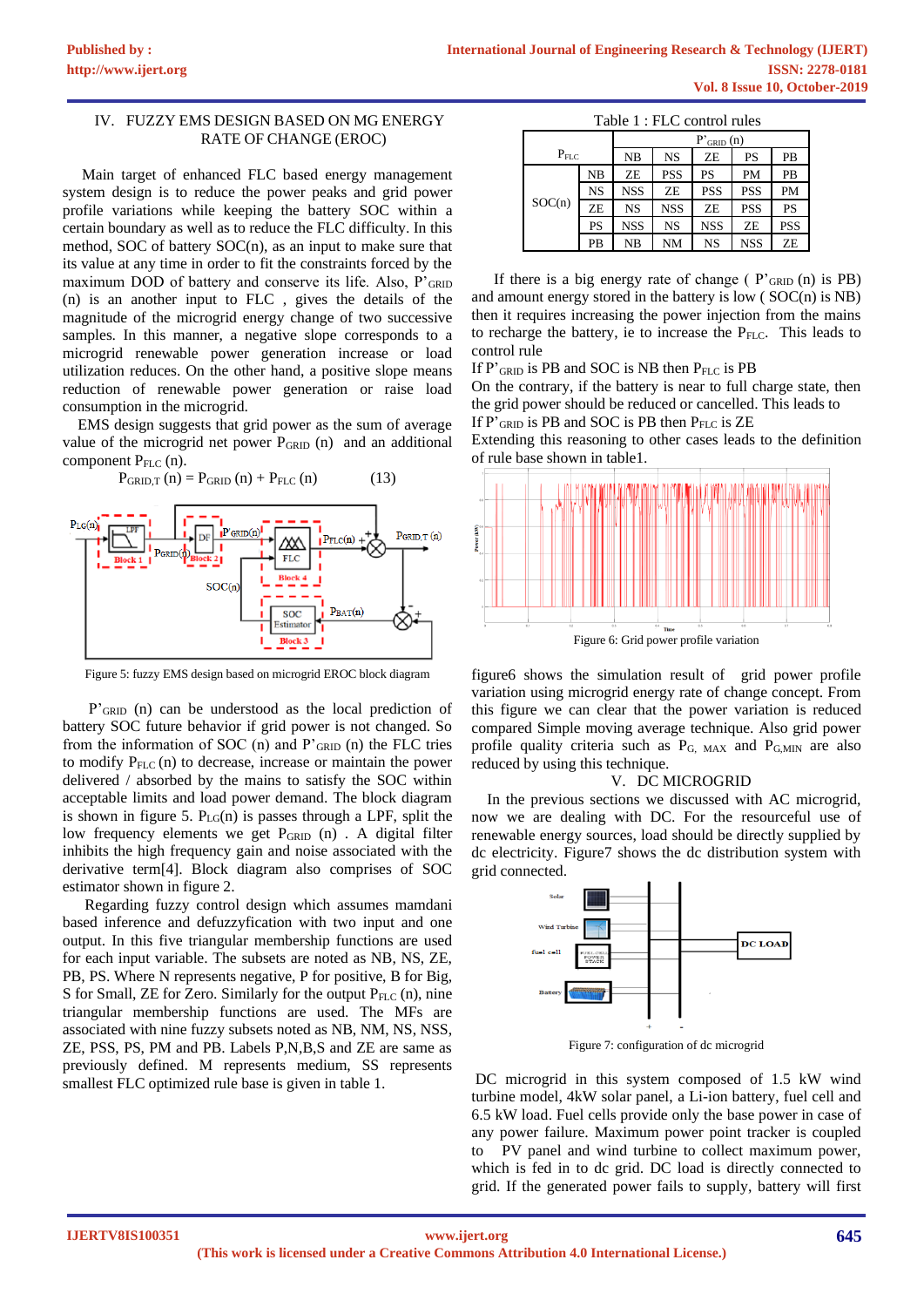discharged to deliver power for a short time period and if the failure continues the fuel cell will start delivering power. That is based on the availability of power in the grid; the battery can charge or discharge. The suggested fuzzy control is to optimize energy circulation and setup the battery SOC factors.

### VI. FUZZY EMS DESIGN

Fuzzy control is applied in EMS for the dc microgrid system to realize the optimization of system. Maximum power point tracker is used in both solar panel and wind turbine in order to achieve maximum power, which is supplied to grid. In this design the difference between load power and total generated power is taken into account for the battery charging and discharging modes. The life cycle of battery is directly proportional to battery SOC. For better life of Li-ion battery , we can control and sustain the battery SOC within the acceptable boundary by using fuzzy control. To get the preferred SOC value, fuzzy controller is considered to be in charging mode or discharging mode for the microgrid system. The input variables to fuzzy controllers are  $\Delta P$  and  $\Delta SOC$ , the output variable is ΔI.



Figure 8: Block diagram of fuzzy control

| $\Delta P = P_L - (P_{PV} + P_{WT})$ | (14) |
|--------------------------------------|------|
| $\Delta SOC = SOC_{ref} - SOC_{i}$   | (15) |

Fuel cell is not regarded as power source; offer base power for the loads when system fails. So that fuel power not included in equation (14). Coming to fuzzy controller, input and output membership function of fuzzy controller include five subsets: NB, NS, ZO, PS, PB. Labels N, P, B, S, ZO are same as previously defined. K1 and K2 are input scaling factors, we can find out the degree of membership and substitute into fuzzy control rules to attain output current for charge and discharge variance ΔI of Li-ion battery. K3 is also a factor which relates current I and SOC of the battery. The battery should function in discharging mode; if ΔSOC is positive, which indicates that state of charge of the battery is smaller than state of charge demand. If  $\Delta P$  is positive, it shows that renewable source supply sufficient energy to the load. Therefore battery must activate in charging mode. Table 2 shows the fuzzy rules of the system. If the input variable ΔSOC is NS (better than the SOC ref and membership degree is small) and  $\Delta P$  is NB (amount of electricity to sell is large) then output variable  $\Delta I$  is PB (scale of discharging current is large). Fuzzy control rules are placed to preserve the battery state of charge above 50% to extend the life of batteries. In fuzzy control rules the battery is compelled to discharge as the control policy when load power require was greater than generated power.



Table 2 : Fuzzy control rules

| ΔΙ              |           | ΔΡ        |           |           |           |    |  |
|-----------------|-----------|-----------|-----------|-----------|-----------|----|--|
|                 |           | NB        | NS        | ZO        | PS        | PB |  |
| $\triangle$ SOC | NB        | PB        | PВ        | PB        | PB        | PB |  |
|                 | <b>NS</b> | PB        | PВ        | PS        | PS        | PB |  |
|                 | ZO        | ZO        | ZO        | ZO        | PS        | PB |  |
|                 | PS        | <b>NS</b> | <b>NS</b> | <b>NS</b> | <b>NS</b> | PB |  |
|                 | PB        | NB        | NB        | NB        | NB        | PB |  |

Figure 9 shows the simulation result with an initial battery SOC at 100%. This proves the precision of the system with fuzzy controller that can sustain the state of charge of the battery at a certain level whether initial value of state of charge is high or low.

#### VII. CONCLUSION

 This paper has presented energy management system design for both ac and dc microgrids. Energy management system supposes that neither renewable energy sources nor loads are controllable. Considering ac microgrid, fuzzy logic control supported energy management system for smoothing the grid power fluctuations. This design allows the EMS to react fast against microgrid energy changes in order to set the battery SOC at 80% of rated capacity. Also an evaluation with other method searching for same goal has been carried out at simulation level. Current work is focused for extension of energy rate of change approach for controllable loads also. From the simulation results of dc microgrid, system attains stability and battery state of charge preserves the desired value for extension of battery life. The proposed system maintained state of charge of battery at a particular stage even if initial value of state of charge is low or high.

#### **REFERENCES**

- [1] S. Bacha, D. Picault, B. Burger, I. Etxeberria-Otadui, and J. Martins, "Photovoltaics in Micro-grids: An Overview of Grid Integration and Energy Management Aspects," *IEEE Ind. Electron. Mag.*, vol. 9, no. 1, pp. 33–46, Mar. 2015.
- [2] N. Hatziargyriou, H. Asano, R. Iravani, and C. Marnay, "Microgrids," *IEEE Power and Energy Mag.*, vol. 5, no. 4, pp. 78– 94, Jul. 2007.
- [3] R. H. Lasseter, " MicroGrids" in *Proc. Power Eng. Soc. Winter Meeting*, Jan. 2002, vol. 1, pp. 305–308.
- [4] W. A. Bisschoff and R. Gouws, "Energy management system for a residential grid-tied micro-grid," in *2015 International Conference on the Domestic Use of Energy (DUE)*, Cape Town, South Africa, Mar. 2015, pp. 85–91.
- [5] N. W. A. Lidula and A. D. Rajapakse, "Microgrids research: A review of experimental microgrids and test systems," *Renewable and Sustainable Energy Reviews*, vol. 15, no. 1, pp. 186–202, Jan. 2011.
- [6] Mohamed and O. Mohammed, "Real-time energy management scheme for hybrid renewable energy systems in smart grid